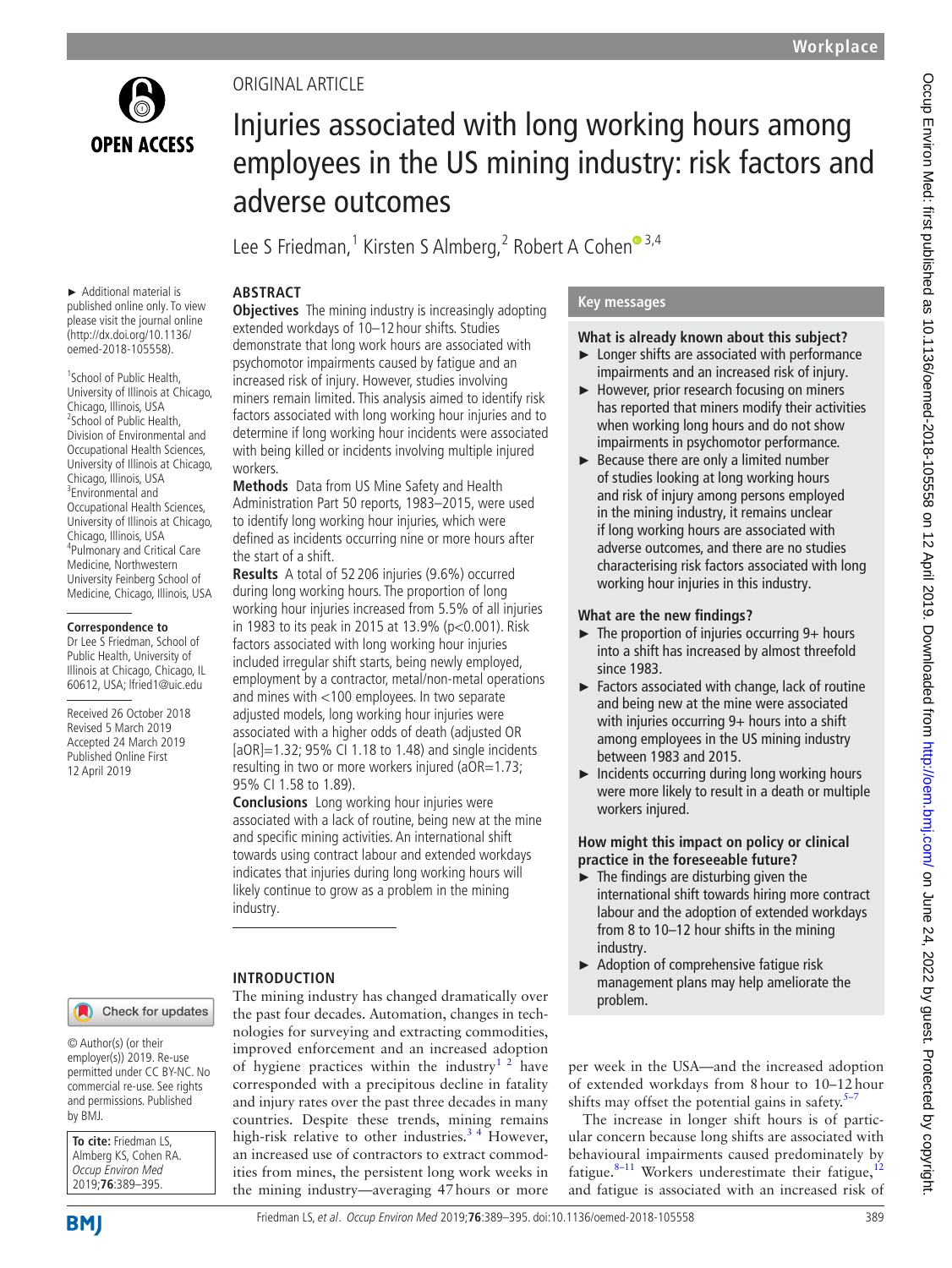incidents resulting in injury.<sup>[13–15](#page-6-4)</sup> Fatigue resulting from long working hours is associated with impaired response time,  $8^{16}$  17 vigilance/alertness,  $8\frac{18}{18}$  $8\frac{18}{18}$  the ability to process information<sup>8</sup> and muscle strength<sup>[19](#page-6-5)</sup>; however, there are studies showing that long working hours have no impact on psychomotor functioning.<sup>20–23</sup> In addition, long shifts in manual labour jobs are associated with lower job satisfaction,<sup>[24](#page-6-7)</sup> absenteeism<sup>25 26</sup> and a decline in overall health.<sup>27</sup>

In the mining industry, longer cumulative work hours result in longer exposures to respiratory hazards and radiation, in addition to the increased risk of injury from fatigue. Several studies of miners have evaluated the role of extended shift work and show that miners appear to slow their pace of work when working long hours and show no significant changes in cognitive-behavioural performance, indicating that extended hours may have little impact on performance in miners.<sup>28-30</sup> Currently, there are only a limited number of studies looking at long working hours and risk of injury among persons employed in the mining industry,<sup>5</sup> <sup>14 15 31</sup> but none of these studies characterise risk factors associated with long working hour injuries in this industry. The objectives of this study are to: (1) describe employee and mine practices associated with extended work hour injuries, (2) identify risk factors for injury among mining employees working long hours relative to injuries occurring through the first 8hours and (3) determine if incidents occurring in mines involving persons working long hours are associated with a higher likelihood of being killed or incidents involving multiple workers injured.

#### **Methods**

#### **Mine Safety and Health Administration (MSHA) data**

US employers in the mining industry are required to report work-related injuries and illnesses to the MSHA that 'require medical treatment or results in death or loss of consciousness or inability to perform all job duties on any workday after the injury or temporary assignment to other duties or transfer to another job'.<sup>32</sup> For this study, we downloaded all Part 50 accident/injury data files submitted to MSHA between 1983 and 2015.<sup>[32](#page-6-11)</sup> In addition, we also used data from the address and employment files to link data regarding production, mine level employment numbers and controlling company.<sup>[32](#page-6-11)</sup>

#### **Inclusion criteria**

This study includes adults ages 18 years and older who suffered acute injuries and illnesses while working for a mine operator or contractor between 1983 and 2015. Out of the original 673539 incidents in the original dataset, we excluded 94297 cases comprising non-employees, minors (<18 years), cases with no reported injury and cases suffering from non-acute injuries and illnesses that are unlikely to have been caused during a single shift. These non-acute injuries and illnesses included lung disease, cumulative trauma disorders, cancer, occupational skin diseases or disorders, hearing loss and unspecified occupational diseases. There were also 33705 cases (5.0% of total cases) that were excluded because they had missing information regarding their shift start and/or end times; these cases predominately included back injuries, hernias, overexertion injuries and minor injuries among employees working at quarries. Based on the given shift start time and incident time, we estimated the number hours an employee was on a shift at the time of the incident.

#### **Estimated long work hours**

Long working hour injuries in this study was defined as any injurious event reported to MSHA that occurred 9 or more hours into a worker's shift (also interchangeably referred to as extended work hours). As part of the analysis, we estimated the average annual crude acute injury incidence rate through the first 8hours of work and the rate occurring 9 or more hours on the job per 100 full-time employees (FTEs). In order to estimate the cumulative extended hours worked in a mine, we used the number of total employees and total hours worked as reported by each mine.<sup>32</sup> A detailed description of the methods is provided in the online [supplementary materials](https://dx.doi.org/10.1136/oemed-2018-105558).

#### **Covariates**

A descriptive analysis of the data showed that most shifts started during narrow windows of time in the morning (06:00–08:00), afternoon (14:00–16:00) and evening (22:00–00:00). We created a variable to account for irregular shifts that represent potential unscheduled shifts (eg, filling in for a sick coworker and emergencies). Shifts starting between 00:31–05:29, 08:31–13:29 and 16:31–21:29 were classified as irregular shift starts. This accounted for workers arriving 30min early or late for shifts.

The dataset included information on each worker's total years of experience in mining, in the specific mine and for the job title at the time of the incident. If years of experience at the mine in which the incident occurred was missing, we imputed total years of experience for the employee because these two variables were highly correlated (Pearson's correlation r=0.671). For those missing both total years of experience in mining and in the specific mine, we imputed the years of experience in a specific job title. This added data on years of experience to 20152 cases out of the 35388 (6.5% of 545537 cases used in the analysis) missing total years of experience in mining.

We coded workers whose regular job title and the job title at the time of the incident were different as workers not working in their primary occupation/job/role at time of injury.

#### **Statistical analysis**

For the descriptive analysis, workers were divided into four groups based on when the incident occurred as measured by the number of hours from the start of their shift: first 2hours, 2–6 hours, 7–8 hours and  $\geq$ 9 hours. Descriptive statistics of injuries overall and distributions by demographic variables, mine experience, shift start, type of employer, commodity mined and injury outcomes were calculated. Appropriate parametric (Pearson's  $\chi^2$ ) and non-parametric tests (Wilcoxon ranked-sum test) were used to evaluate bivariate relationships, and Tukey's pairwise comparison was used to compare difference in mean continuous variables across the four groups. The critical p value for the Tukey test was set at p≤0.001 to account for multiple comparisons. Crude test for trend was used to calculate annual change in the proportion of long working hour injuries from 1983 to 2015.

For this analysis, we developed three multivariable logistic regression models using all of the data from 1983 to 2015. The first model evaluated predictors of injuries occurring during long working hours relative to injuries occurring through the first 8hours (dependent variable). The next two models evaluated the relationship between incidents involving fatalities or multiple injured workers (dependent variables) and working 9 or more hours into a shift at the time of the incident (independent variable). For all three models, statistical evaluation of covariates, as well as a priori knowledge, was used to determine inclusion of covariates in the final models, similar to a manual stepwise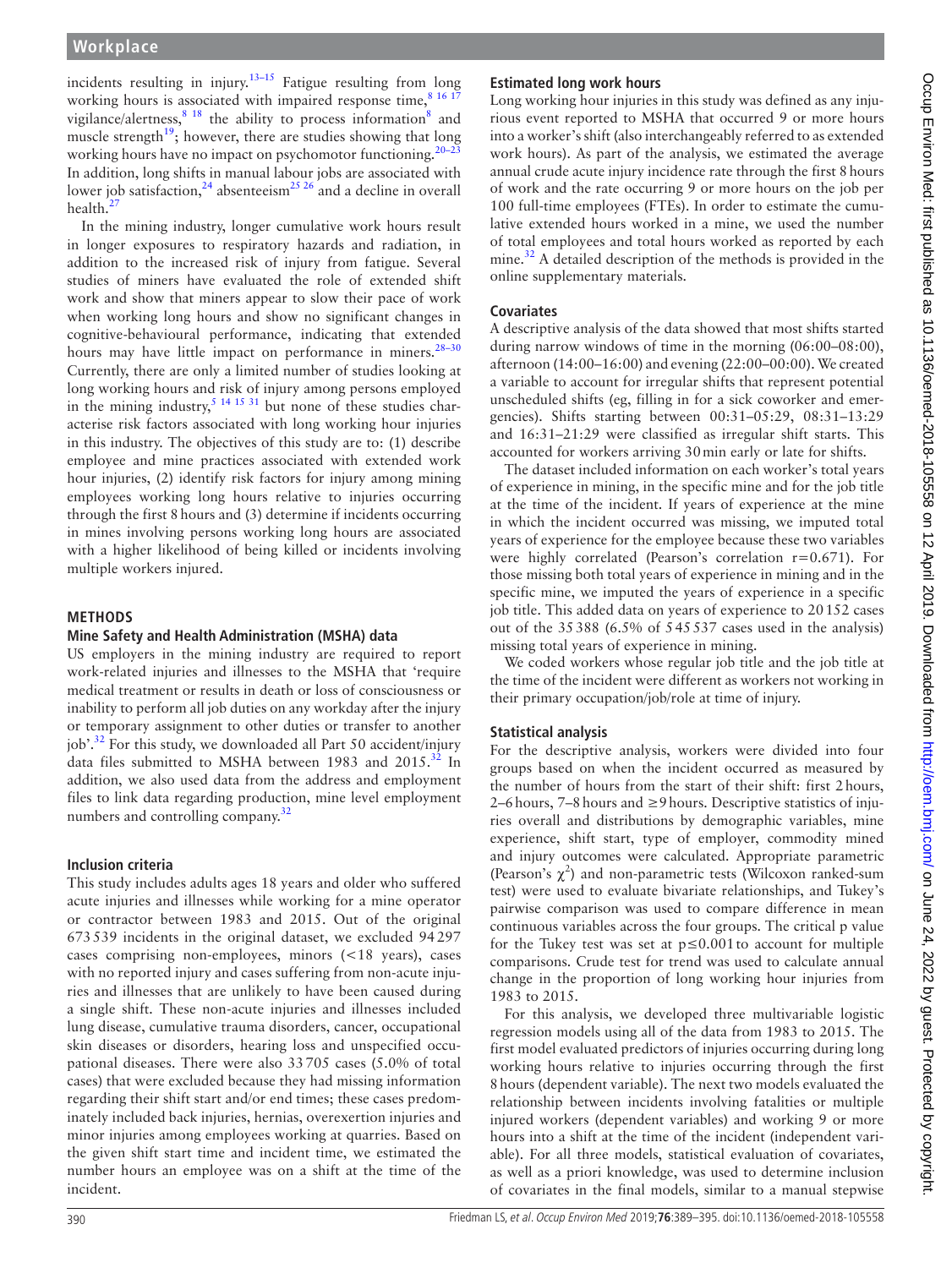

<span id="page-2-0"></span>**Figure 1** Increase in the proportion of injuries occurring during long working hours (≥9 hours into a shift) by year of accident. Yearly data for all reported injuries to MSHA Part 50 Program in USA: 1983–2015. MSHA, Mine Safety and Health Administration.

model building approach. A two-sided p value less than 0.05 was considered statistically significant. ORs in the adjusted models are presented, including the 95% CIs. No evidence of multicollinearity among the final independent variables was indicated in any of three models based on evaluation of standard errors and evaluation of variance of inflation and tolerance tests. We used SAS software for all statistical analyses (V.9.4).

### **Results**

A total of 52206 injuries occurred during long working hours as reported to MSHA from 1983 to 2015, representing 9.6% of all injury reports. The proportion of long working hour injuries increased significantly during the period of observation from 5.5% of injuries in 1983 to its peak in 2015 at 13.9% (test for trend p<0.001; [figure](#page-2-0) 1). Between 1983 and 2015, the proportion of long working hour-related injuries increased the most among employees involved in the extraction of metals from 3.8% to 17.8% and doubled in the following commodities: bituminous coal (change from 4.5% to 9.8%), non-metals (change 4.5%–12.3%) and stone (8.1%–15.1%)%).

The crude average annual incidence rate per 100 FTE for injuries occurring 9 or more hours into a shift was 6.54 compared with 5.49 for injuries occurring through the first 8hours of a shift. The crude incidence rates were substantially higher in operations mining for metal/non-metal commodities (9+ hours vs <9 hours: 9.14 vs 5.01 per 100 FTE) than in coal operations  $(9 + \text{hours vs } < 9 \text{ hours: } 4.25 \text{ vs } 6.23 \text{ per } 100 \text{ FTE}$ ). When looking at specific mining operations, the largest difference in crude incidence rates were observed in surface operations that use brine pumping and other similar techniques for extracting metal/non-metal commodities  $(9+$  hours vs <9 hours: 15.96

vs 4.71 per 100 FTE) (see online [supplementary table\)](https://dx.doi.org/10.1136/oemed-2018-105558). [Table](#page-3-0) 1 provides descriptive data for injured workers by time of injury. New employees with less than 2 years of experience working at the mine site disproportionately suffered injuries during long working hours ( $p < 0.001$ ). Among those working for operators, 34.6% injured during long working hours had been employed at the mine for less than 2years compared with 73.3% of those employed by contractors, and this observation persisted across all major commodity groups. Long working hour injuries were also more likely to involve workers who started their shifts between the hours of  $23:00$  and  $06:59$  ( $p<0.001$ ) or began their shifts at an irregular time ( $p < 0.001$ ). The proportion of long working hour injuries was also elevated among those not working at their primary occupation/job/role at the time of injury ( $p < 0.001$ ), but this was most pronounced among metal/non-metal workers.

### **General product class**

Only 7.3% of all injuries involving coal mine employees occurred during long working hours, compared with 11.7% in metal mining, 12.0% in stone operations and 14.4% among sand and gravel workers. However, for most operators, approximately 1/3 of the long working hour injuries involved employees who had worked at the mine for less than 2years with the exception of sand and gravel operators, which was slightly higher (43.2%; p<0.001). Metal and non-metal mines had disproportionately higher numbers of workers injured during long working hours while they were not working at their primary occupation/job/ role at time of injury (metal and non-metal operators: 8.1%; non-coal contractor: 9.03%; other classes: 4.7%; p<0.001). The proportion of workers with injuries occurring during long working hours was substantially higher among workers with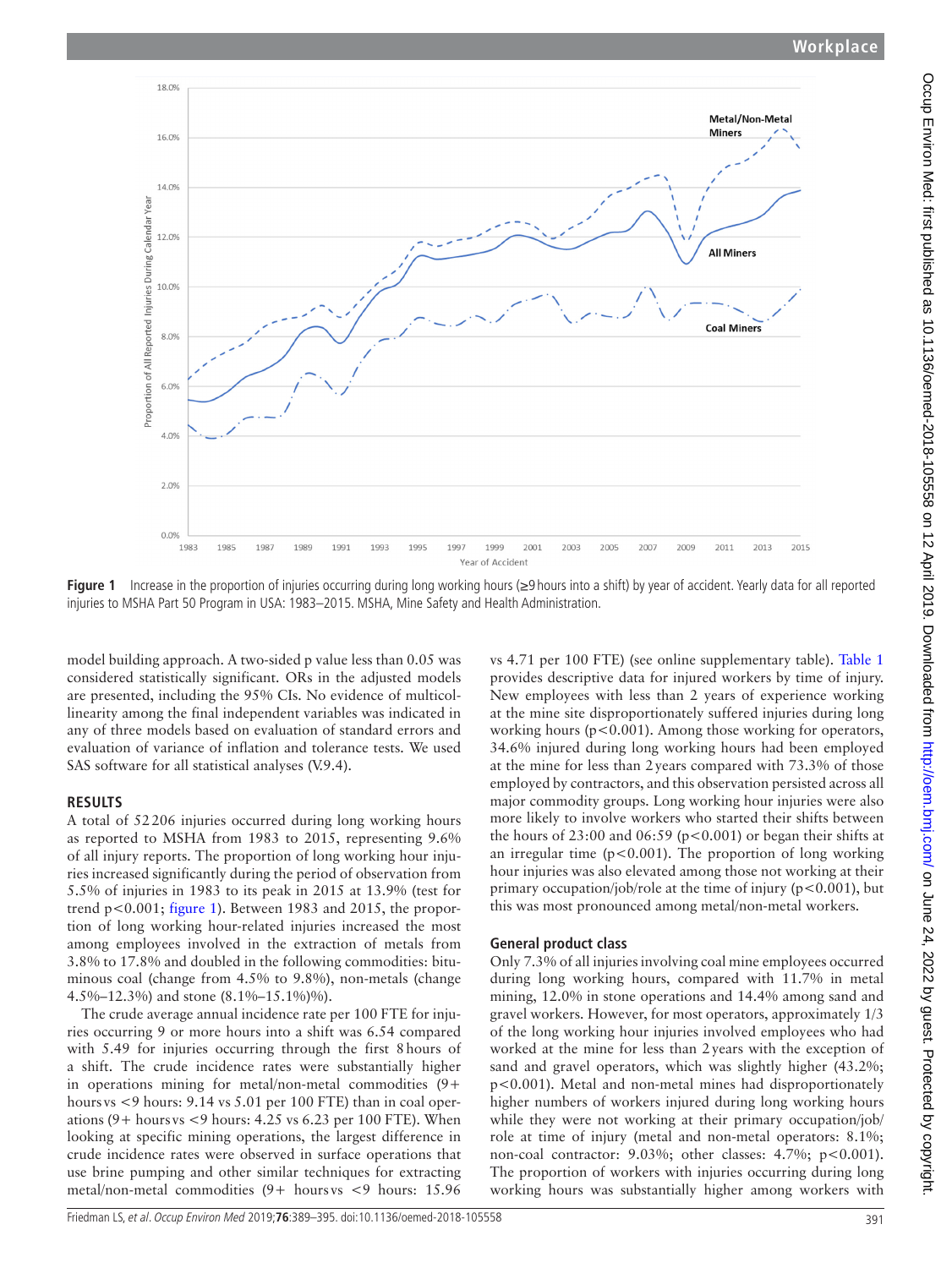#### <span id="page-3-0"></span>**Table 1** Characteristics of injured workers in mining by time of accident since shift began

|                                                                  | N                  | <b>During first 2 hours</b> |                | Between hours 2 and 6 Between hours 7 and 8 | Long working hour cases<br>9 or more hours |
|------------------------------------------------------------------|--------------------|-----------------------------|----------------|---------------------------------------------|--------------------------------------------|
| All cases                                                        | 545537             | 73284                       | 327822         | 92225                                       | 52206                                      |
| Gender                                                           |                    |                             |                |                                             |                                            |
| Male                                                             | 534311             | 71 603 (97.7%)              | 321227 (98.0%) | 90433 (98.1%)                               | 51 048 (97.8%)                             |
| Female                                                           | 11219              | 1680 (2.3%)                 | 6590 (2.0%)    | 1791 (1.9%)                                 | 1158 (2.2%)                                |
| Unspecified                                                      | $\overline{7}$     | $1(0.0\%)$                  | $5(0.0\%)$     | $1(0.0\%)$                                  | $0(0.0\%)$                                 |
| Mean age (SD)                                                    |                    | 39.5 (10.80)                | 39.0 (10.70)   | 38.9 (11.00)                                | 38.6 (11.30)                               |
| Mean total mine years experience (SD)                            | $\sim$             | 11.8(9.30)                  | 11.5(9.30)     | 11.0(9.40)                                  | 10.0(9.50)                                 |
| Mean total mine years experience in this mine<br>(SD)            | $\sim$             | 8.0(8.30)                   | 7.5(8.00)      | 6.9(8.00)                                   | 6.1(7.80)                                  |
| Mean total mine years experience in this job<br>title (SD)       | $\thicksim$        | 6.6(7.40)                   | 6.3(7.20)      | 6.5(7.40)                                   | 6.4(7.60)                                  |
| Time shift began                                                 |                    |                             |                |                                             |                                            |
| 07:00-14:59                                                      | 263232             | 34532 (47.1%)               | 156623 (47.8%) | 49 161 (53.3%)                              | 22916 (43.9%)                              |
| 15:00 to 22:59                                                   | 127088             | 17085 (23.3%)               | 80287 (24.5%)  | 18661 (20.2%)                               | 11 055 (21.2%)                             |
| 23:00 to 06:59                                                   | 155217             | 21 667 (29.6%)              | 90912 (27.7%)  | 24403 (26.5%)                               | 18235 (34.9%)                              |
| Irregular shift start*                                           | 46841              | 6840 (9.3%)                 | 22 642 (6.9%)  | 6603 (7.2%)                                 | 10756 (20.6%)                              |
| Employed by contractor                                           | 39687              | 4110 (5.6%)                 | 21526 (6.6%)   | 7576 (8.2%)                                 | 6475 (12.4%)                               |
| Not working in primary occupation/job/role at<br>time of injuryt | 21846              | 2557 (3.5%)                 | 12576 (3.8%)   | 3777 (4.1%)                                 | 2936 (5.6%)                                |
| Apprentice/trainee                                               | 1514               | 182 (0.2%)                  | 897 (0.3%)     | 276 (0.3%)                                  | 159 (0.3%)                                 |
| Canvass or general product class                                 |                    |                             |                |                                             |                                            |
| Anthracite coal                                                  | 4109               | 654 (0.9%)                  | 2612 (0.8%)    | 608 (0.7%)                                  | 235 (0.5%)                                 |
| <b>Bituminous coal</b>                                           | 268266             | 35305 (48.2%)               | 171413 (52.3%) | 41 963 (45.5%)                              | 19585 (37.5%)                              |
| Metal                                                            | 73991              | 9655 (13.2%)                | 43312 (13.2%)  | 12 353 (13.4%)                              | 8671 (16.6%)                               |
| Non-metal                                                        | 37487              | 5300 (7.2%)                 | 22 110 (6.7%)  | 6704 (7.3%)                                 | 3373 (6.5%)                                |
| Sand and Gravel                                                  | 39762              | 5185 (7.1%)                 | 21 116 (6.4%)  | 7749 (8.4%)                                 | 5712 (10.9%)                               |
| Stone                                                            | 121922             | 17185 (23.4%)               | 67259 (20.5%)  | 22 848 (24.8%)                              | 14630 (28.0%)                              |
| Number of injuries reported for accident/incident<br>categories  |                    |                             |                |                                             |                                            |
| $\mathbf{1}$                                                     | 541820             | 72734 (99.2%)               | 325916 (99.4%) | 91 559 (99.3%)                              | 51 611 (98.9%)                             |
| $\overline{2}$                                                   | 2379               | 308 (0.4%)                  | 1301 (0.4%)    | 423 (0.5%)                                  | 347 (0.7%)                                 |
| 3                                                                | 425                | 57 (0.1%)                   | 198 (0.1%)     | 97 (0.1%)                                   | 73 (0.1%)                                  |
| $\overline{4}$                                                   | 242                | 55 (0.1%)                   | 93 (0.0%)      | 53 (0.1%)                                   | 41 (0.1%)                                  |
| 5 or more                                                        | 671                | 130 (0.2%)                  | 314 (0.1%)     | 93 (0.1%)                                   | 134 (0.3%)                                 |
| Fatal injury                                                     | 2662               | 316 (0.4%)                  | 1438 (0.4%)    | 549 (0.6%)                                  | 359 (0.7%)                                 |
| Permanent disability, partial or total                           | 7505               | 953 (1.3%)                  | 4560 (1.4%)    | 1303 (1.4%)                                 | 689 (1.3%)                                 |
| Median total lost work days (restricted and lost<br>work) (IQR)  | 370997<br>$\cdots$ | 5.0(0, 31)                  | 5.0(0, 30)     | 4.0(0, 28)                                  | 4.0(0, 26)                                 |

All reported injuries to MSHA Part 50 Program in USA: 1983–2015.

IQR (25%, 75%).

\*Based on MSHA data, most shifts start in specific windows of time in the morning, afternoon and evening shifts (92.2%). We accounted for irregular start times for each shift including shifts beginning between 00:31–05:29, 08:31–13:29 and 16:31–21:29, allowing for workers to arrive 30min early or late for shifts in the morning (06:00–08:00), afternoon shifts (14:00–16:00) and night (22:00–00:00).

†These are workers whose regular job title was different from the job title they were working at the time of injury.

MSHA, Mine Safety and Health Administration.

irregular shift starts compared with regular shift starts across all major classes: coal operators (25.2% vs 5.4%), coal contractors (23.9% vs 12.4%), metal/non-metal operators (20.6% vs 9.4%) and metal/non-metal contractors (22.0% vs 15.1%).

### **Predictors of long working hour injuries**

In the final adjusted model, risk factors associated with long working hour injuries included working on Sunday, having worked at the mine for less than 2years, having an irregular shift start, working offsite at the time of the injury and being employed by a contractor rather than an operator [\(table](#page-4-0) 2). Compared with those employed by coal operations, all the other major commodity classes had higher odds of injuries during extended working hours, with the highest odds among sand and gravel employees. Long working hour injuries were more likely to involve falling from one level to another, being caught or struck by objects while conducting maintenance or repairs and being burned form welding. We also observed that the relationship between irregular shift starting times and long working hour injuries differed by the time of day an employee's shift began. In a model stratified by the time of day an employee's shift began (morning, afternoon, or evening), irregular shift starts were associated with long working hour injuries differentially during night shift (adjusted OR [aOR]=2.04; 95% CI 1.95 to 2.13), morning shift (aOR=2.98; 95% CI 2.79 to 3.18) and afternoon shift (aOR=5.61; 95% CI 5.36 to 5.87).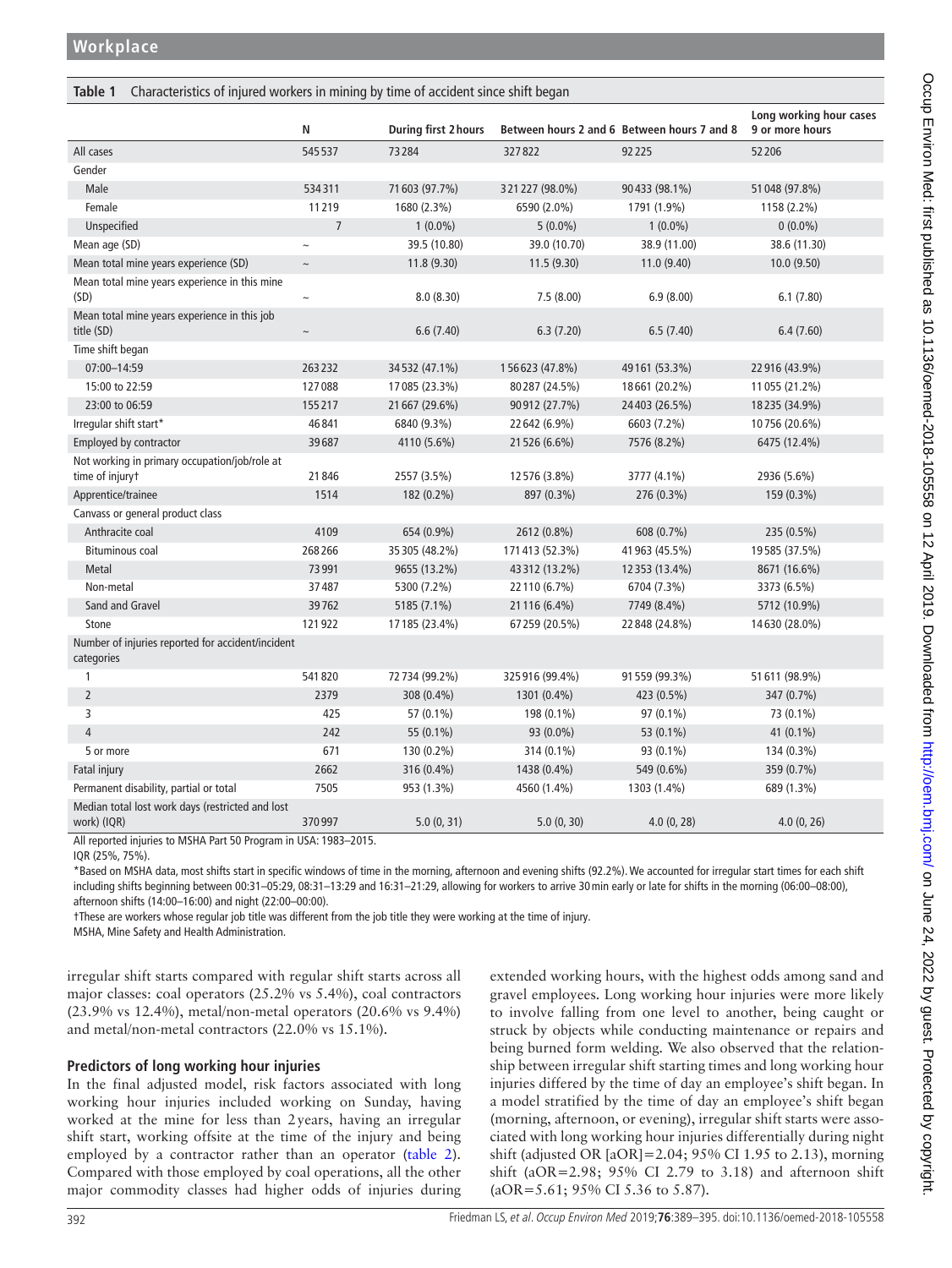<span id="page-4-0"></span>**Table 2** Predictors of long working hour injuries occurring 9 or more hours into a shift. Multivariable logistic regression model\* based on all reported injuries to MSHA Part 50 Program in U.S.: 1983–2015

|                                                                 |                                                                                                                                                                              | Adjusted OR<br>(95% CI) | P-value |
|-----------------------------------------------------------------|------------------------------------------------------------------------------------------------------------------------------------------------------------------------------|-------------------------|---------|
|                                                                 | Year of accident (1983-2015)                                                                                                                                                 | 1.02 (1.02 to 1.02)     | < 0.001 |
|                                                                 | Day of week of accident: sunday                                                                                                                                              | 1.23 (1.17 to 1.28)     | < 0.001 |
| Less than 2 years of experience at current<br>mine site         |                                                                                                                                                                              | 1.13 (1.11 to 1.15)     | < 0.001 |
|                                                                 | Irregular shift startt                                                                                                                                                       | 2.85 (2.78 to 2.92)     | < 0.001 |
|                                                                 | Employed by a contractor (not operator)                                                                                                                                      | 1.64 (1.59 to 1.69)     | < 0.001 |
| Canvass or class of commodity mined (based<br>on industry code) |                                                                                                                                                                              |                         |         |
|                                                                 | Anthracite and bituminous coal                                                                                                                                               | Ref                     |         |
|                                                                 | Metal                                                                                                                                                                        | 1.52 (1.48 to 1.56)     | < 0.001 |
|                                                                 | Non-metal                                                                                                                                                                    | 1.22 (1.17 to 1.26)     | < 0.001 |
|                                                                 | Sand and gravel                                                                                                                                                              | 1.71 (1.66 to 1.77)     | < 0.001 |
|                                                                 | Stone                                                                                                                                                                        | 1.56 (1.52 to 1.59)     | < 0.001 |
|                                                                 | Mechanism or activity at time of accident                                                                                                                                    |                         |         |
|                                                                 | Ambient temperature heat<br>related: atmosphere or environment                                                                                                               | 1.96 (1.66 to 2.30)     | < 0.001 |
|                                                                 | Fall from: headframe, derrick, tower,<br>ladder, machine, vehicle, equip, piled<br>material, scaffolds, walkways and<br>platforms.                                           | 1.25 $(1.21$ to 1.30)   | < 0.001 |
|                                                                 | Flash burns (welding)                                                                                                                                                        | 2.08 (1.85 to 2.33)     | < 0.001 |
|                                                                 | Caught in/between/under running<br>meshing objects, struck by flying objects<br>and struck against moving objects while<br>the employee conducting maintenance<br>or repairs | 1.24 (1.13 to 1.35)     | < 0.001 |
|                                                                 | Mine fire                                                                                                                                                                    | 1.74 (1.09 to 2.77)     | 0.021   |
|                                                                 | Injury occurred offsite‡                                                                                                                                                     | 1.32 (1.12 to 1.54)     | < 0.001 |
|                                                                 | Employee was not working at their regular<br>job at time of injury§                                                                                                          | 0.89 (0.85 to 0.94)     | < 0.001 |
|                                                                 | Mine size category (average number of<br>employees in year of accident)                                                                                                      |                         |         |
|                                                                 | Less than 20                                                                                                                                                                 | 1.52 (1.48 to 1.57)     | < 0.001 |
|                                                                 | $20 - 49$                                                                                                                                                                    | 1.33 (1.30 to 1.37)     | < 0.001 |
|                                                                 | $50 - 99$                                                                                                                                                                    | 1.17 (1.14 to 1.21)     | < 0.001 |
|                                                                 | 100-199                                                                                                                                                                      | 0.99 (0.96 to 1.02)     | 0.625   |
|                                                                 | 200 or more                                                                                                                                                                  | Ref                     |         |

\*All the variables in the table represent the variables included in the final

multivariable model. Sex and age were insignificant in the final multivariable model and were excluded.

†Based on MSHA data, most shifts start in specific windows of time in the morning, afternoon and evening shifts (92.2%). We accounted for irregular start times for each shift including shifts beginning between 00:31–05:29, 08:31–13:29 and 16:31–21:29, allowing for workers to arrive 30min early or late for shifts in the morning (06:00–08:00), afternoon shifts (14:00–16:00) and night (22:00–00:00). ‡These include injuries to employees off of the mine property.

§These are workers whose regular job title was different from the job title they were working at the time of injury.

MSHA, Mine Safety and Health Administration.

#### **Association between extended work hour injuries and fatalities and multiple injured workers**

In two separate adjusted models [\(table](#page-4-1) 3) evaluating the odds of an incident involving a fatality or multiple injured workers as separate outcome variables, incidents involving long working hour injuries were strongly associated with a higher odds of an incident involving a fatality (aOR=1.32; 95% CI 1.18 to 1.48) as well as single incidents resulting in two or more workers injured (OR=1.73; 95% CI 1.58 to 1.89).

<span id="page-4-1"></span>**Table 3** Association of between long working hour injuries occurring nine or more hours into a shift and adverse health outcomes

| <b>Outcome variable</b>                                   | OR (95% CI)         | P-value |
|-----------------------------------------------------------|---------------------|---------|
| Incident resulted in fatal injury to worker               |                     |         |
| Crude model                                               | 1.48 (1.32 to 1.65) | < 0.001 |
| Adjusted model*                                           | 1.32 (1.18 to 1.48) | < 0.001 |
| Incidents resulting in injuries to two or<br>more workers |                     |         |
| Crude model                                               | 1.81 (1.66 to 1.98) | < 0.001 |
| Adjusted modelt                                           | 1.73 (1.58 to 1.89) | < 0.001 |

Logistic regression models based on all reported injuries to MSHA Part 50 Program in USA: 1983–2015.

\*Adjusted for year of accident, sex, age, total years of experience in current mine <2 years, apprentice/trainee, employed by a contractor, canvass or class of commodity mined and number of employees at mine.

†Adjusted for year of accident, sex, total years of experience in current

mine <2 years, employed by a contractor, canvass or class of commodity mined, not working at their primary occupation/job/role at time of injury, injury occurred offsite and number of employees at mine.

MSHA, Mine Safety and Health Administratio n

#### **Discussion**

In this study, we found that factors associated with change, lack of routine, small mine operations and being new at the mine were associated with injuries occurring during long working hours relative to injuries occurring through the first 8hours. Furthermore, incidents occurring during long working hours were more likely to result in a death or incidents involving multiple injured workers. This finding is disturbing given that US miners continue to work extended shifts with an average in excess of 47hours per week, unlike the general US workforce where average work hours have declined to 38.5hours per week.<sup>33</sup> In this study, we observed a steady annual increase in the proportion of injuries occurring during long working hours that mirrors a trend reported internationally as more mining operations move towards longer shifts. An added dynamic is the fourfold increase in the proportion of reported injuries among persons employed by contractors as opposed to those working directly for mine operators; employees of contractors were more likely to be injured during long working hours. Working for contractors is associated with working extended hours and irregular shifts, $34$  and the use of contract labour has been reported to be associated with inadequate training, lower compliance with occupational safety laws and higher injury rates. $535$ 

The MSHA Part 50 data only have information on shift start and end times. Studies have demonstrated that it is important to also consider the cumulative work hours in a week, the pattern of shifts prior to the incident (rotating vs fixed), frequency of breaks during a shift, level of ambient noise and sleep quality among the affected workers.<sup>14 36 37</sup> In the present study, we are unable to distinguish whether the risk of injury is associated exclusively with long working hours or is caused by cumulative disruptions in the workers' shifts over a longer period of time preceding the incident or caused by poor sleep quality. However, the findings from this analysis are consistent with studies conducted among other occupations and industries $13-15$ as well as analyses on miners that only indirectly evaluated the role of long working hours[.5 14 15](#page-6-1) Muzaffar *et al* focused their MSHA Part 50 analysis on the relationship between fatal injuries and employment by contractors and reported a nearly identical adjusted OR for the relationship between long working hours and fatalities (aOR=1.43; for years  $1998-2007$ ).<sup>5</sup> Physical and mental fatigue detrimentally impacts quality of cognitive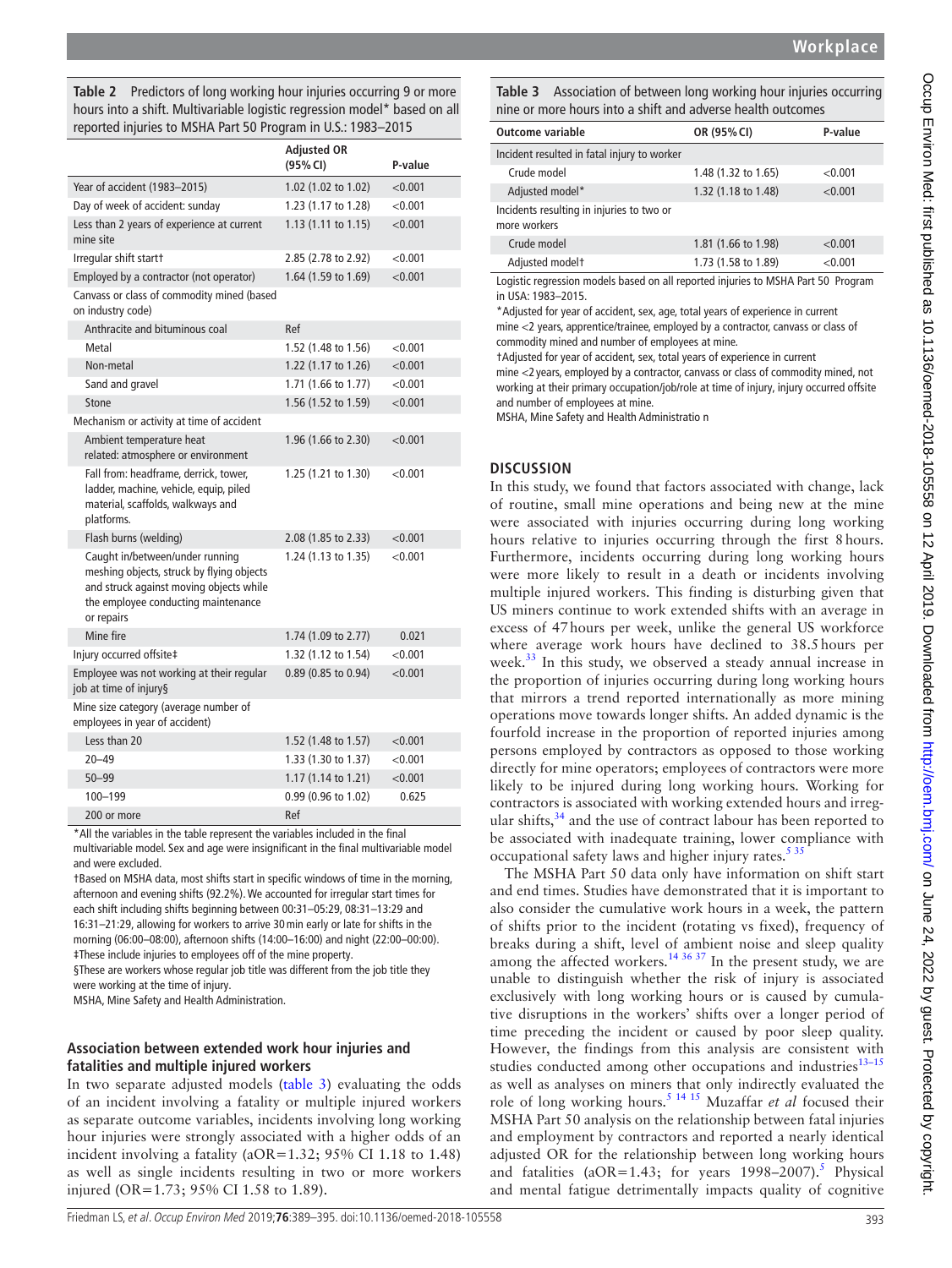performance, resulting in slower processing time and prema-ture responses.<sup>[8 16–18 38](#page-6-2)</sup> The impact on novel tasks is even more pronounced. This may explain the association between variables characterising inexperience, change and lack of routine with long working hour injuries.

Based on the crude average annual incidence rates and the multivariable model, the risk of injury during long working hours was greater in non-coal mining operations, with the strongest association found in sand and gravel operations. The MSHA Part 50 injury and illness reports showed that employees in coal mining compared with employees of other commodities were less likely to be employed by contractors (6.9% vs 7.9%; p<0.001), have irregular shift starts (6.4% vs 10.2%;  $p < 0.001$ ) or involve employees with less than 2years of experience at the mine (31.0% vs 34.4%). Coal mining employees compared with metal/non-metal employees also had more mining years of experience on average (13.1 vs 9.4 years). In addition, the increase in the proportion of long working hour-related injuries appears to be static since 1995 among coal mining employees ([figure](#page-2-0) 1). While the various risk factors listed above are significantly lower among coal workers, the differences are not pronounced. This indicates that the explanation for the lower observed risk among coal mining employees is likely attributable to multiple factors including the fact that coal mines tend to employ two to three times more workers on average compared with metal/non-metal operations[.32](#page-6-11) Prior studies have shown that smaller operations have higher injury rates[.39](#page-6-15) The present study showed that mining operations with fewer than 20 employees were the most strongly associated with long working hour-related injuries. It is unlikely that coal mining is a safer mining process, but rather that it presently has fewer risk factors within the industry.

There are several potential limitations to this study. Data on cumulative long work hours were not available in the MSHA data. We had to rely on an estimate of total hours employees worked 9+ hours. However, it is possible that some employees may have worked extended hours during a single shift but not necessarily exceeded a cumulative 40hours work week, which would result in an undercount of the total extended hours worked and overestimate the rate for injuries occurring during long working hours. However, since the average work week in the mining industry has remained in excess of 47hours, the undercount of extended work hours is likely not as pronounced as we would expect if we were evaluating other industries where the average work week is at or under 40hours, such as the retail industry. A second limitation is that the MSHA Part 50 reports rely on employer reporting of injuries and illnesses. Employers in the mining industry have been shown to under-re-port injuries and illnesses to MSHA,<sup>[40](#page-6-16)</sup> and under-reporting is more pronounced among smaller operators.<sup>[40](#page-6-16)</sup> A third limitation involves the imputation of data for cases missing years of experience at the mine. Only a small proportion were missing years of experience at the mine in the final dataset (6.5%). A sensitivity model using the original data for years of experience at the mine without imputation was performed, and the adjusted OR for workers with less than 2years of experience at the current mine changed very little (aOR=1.15; 95% CI 1.13 to 1.18). A final important limitation is that mining practices have changed a lot during the period of 1983–2015, as well as the medical transport and care of injured workers. In every model, year of injury (trend) was significant. The potential confounding would likely impact the model looking at fatal injuries the most. In this model, the trend variable shows a decline in the odds of fatal injury during the years of follow-up  $(aOR=0.85$  per 10 years of change), which coincides with an improvement in trauma care over this period.

### **Conclusions**

Over the past several decades, we have seen an international shift towards more contract labour and an adoption of extended workdays from 8 to 10–12hour shifts in the mining industry. This coincides with the persistence of long work weeks averaging 47hours per week in the USA. Given this trend, injury events during long shifts will likely continue to grow. Adoption of comprehensive fatigue risk management plans may help ameliorate the problem. These plans should engage management, Human Resources (HR) personnel and miners on multiple issues including protective work– rest practices during shifts, improving working environments at the end of shifts to increase worker alertness (eg, lighting and temperature), offsetting workload demands caused by workforce depletion (ie, absent/sick/injured workers), ensuring safe working temperatures, managing noise exposure and providing adequate hydration and energy supply to workers during shifts which coincides with work–rest practices.

Long working hours appear to be an important risk factor associated with injury events, but our study was unable to determine whether this risk was caused by long working hours alone, or if it is caused by the cumulative work hours in a week, the pattern of shifts prior to the incident (rotating vs fixed), frequency of breaks during a shift, level of ambient noise and sleep patterns/ quality among the affected workers.<sup>[14 36 37](#page-6-14)</sup> Further research is required to better inform fatigue management plans within the mining industry.

**Contributors** The undersigned author warrants that the article is original, is not under consideration by another journal and has not been published previously. The authors have read and approve this manuscript for publication. All authors meet the criteria for authorship stated in the Uniform Requirements for Manuscripts Submitted to Biomedical Journals. LSF had full access to all of the data in the study and takes responsibility for the integrity of the data and the accuracy of the data analysis. LSF was involved in the conception and design, acquisition of data, analysis and interpretation of the data, drafting of the article and statistical expertise. KSA was involved in the acquisition of data, conception and design, analysis and interpretation of the data and review of the written manuscript. RAC was involved in the conception and design, analysis and interpretation of the data and review of the written manuscript.

**Funding** This research was supported in part by funding from The Alpha Foundation for the Improvement of Mining Safety and Health, Inc. This project was also partially funded through the NIOSH surveillance program. Additional funding was provided in part by the Centers for Disease Control and Prevention through a U60OH010905 grant.

**Disclaimer** The views, opinions and recommendations addressed herein are solely those of the authors and do not imply any endorsement by the Alpha Foundation, its directors and staff. And, the views expressed in manuscript do not necessarily reflect the official policies of the Centers for Disease Control and Prevention or the Department of Health and Human Services.

**Competing interests** None declared.

**Patient consent for publication** Not required.

**Ethics approval** The University of Illinois at Chicago IRB approved this work (# 2013–0714).

**Provenance and peer review** Not commissioned; externally peer reviewed.

**Open access** This is an open access article distributed in accordance with the Creative Commons Attribution Non Commercial (CC BY-NC 4.0) license, which permits others to distribute, remix, adapt, build upon this work non-commercially, and license their derivative works on different terms, provided the original work is properly cited, appropriate credit is given, any changes made indicated, and the use is non-commercial. See: [http://creativecommons.org/licenses/by-nc/4.0/.](http://creativecommons.org/licenses/by-nc/4.0/)

#### **References**

- <span id="page-5-0"></span>1 Metals SNL, U.S M, Market M, et al. Prepared for The National Mining Association. London, England 2014 [https://nma.org/wp-content/uploads/2016/09/NMA\\_Report\\_](https://nma.org/wp-content/uploads/2016/09/NMA_Report_Mines_to_Market_FINAL.pdf) [Mines\\_to\\_Market\\_FINAL.pdf](https://nma.org/wp-content/uploads/2016/09/NMA_Report_Mines_to_Market_FINAL.pdf) (accessed May 31, 2018).
- 2 Hoovers. Mining Industry Profile. [http://subscriber.hoovers.com/H/industry360/](http://subscriber.hoovers.com/H/industry360/businessChallenges.html?industryId=1474) [businessChallenges.html?industryId=1474](http://subscriber.hoovers.com/H/industry360/businessChallenges.html?industryId=1474) (accessed 31 May, 2018).